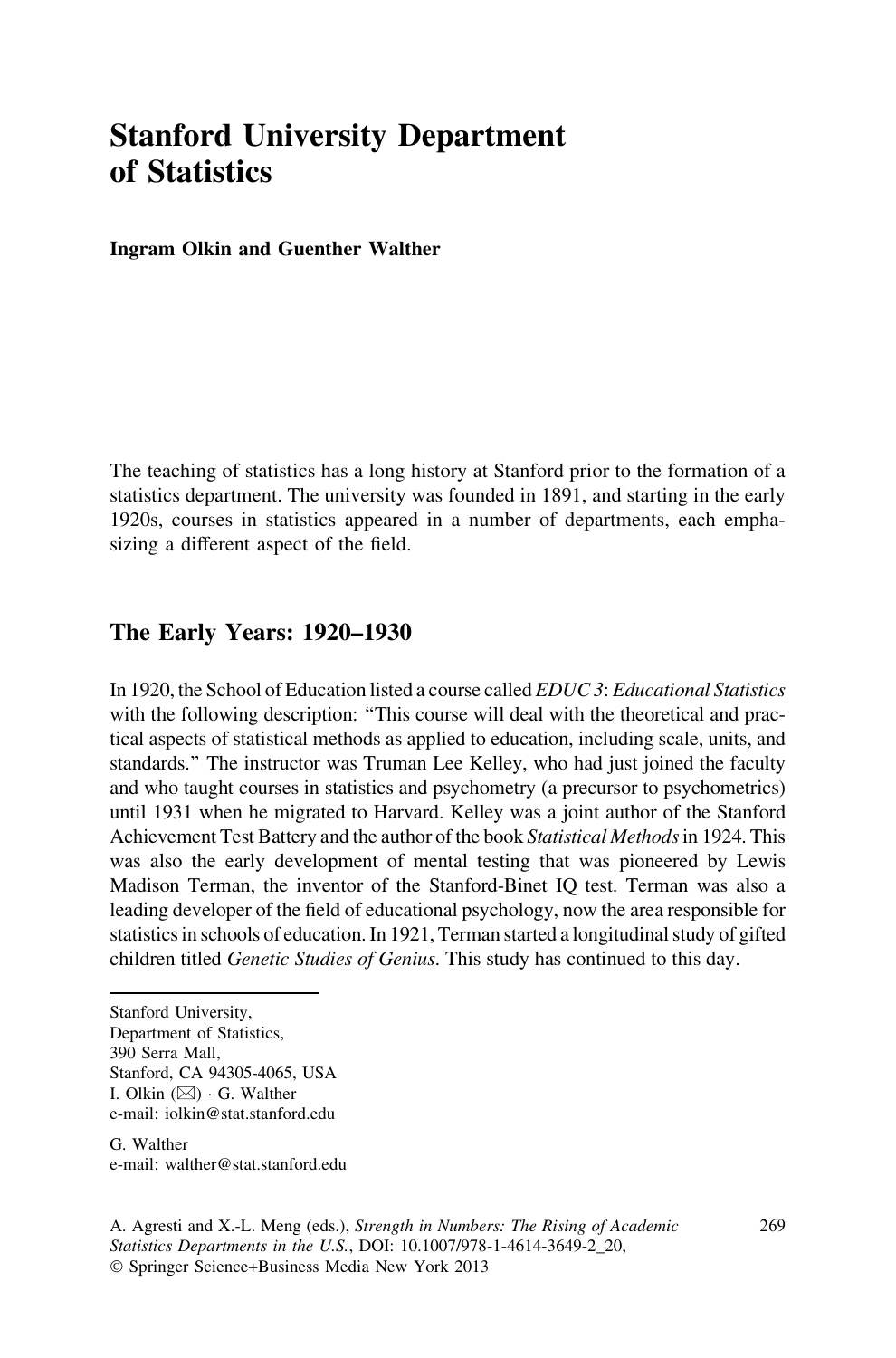From 1916 to 1925, the Department of Psychology introduced a number of statistics courses. One such (PSYCH 8) stated that ''sound knowledge of algebra is a prerequisite.'' One of the books to be used was that of G. Udny Yule. This course was ''a lecture and seminar course covering the theory of chance, and the application of statistical methods developed from the mathematical theory of probability to experimental psychical research.'' In 1924, there is the first appearance of an advanced course, Advanced Statistical Methods, taught by Truman Kelley; this included a discussion of the analysis of correlated data, multiple correlation, and categorical data.

The Department of Economics introduced a course in 1919/1920, ECON 6: Introduction to Statistics with the description: ''A study of elementary statistical methods appropriate for dealing with problems in the social sciences and business.'' The Department of Political Science introduced its statistics course in 1925/ 1926. POL.SCI119: Quantitative Studies in Politics and Administration was aimed at students ''interested in the problem of methods in the measurement and analysis of political phenomena.''

Eugene L. Grant joined the Engineering faculty in 1929 and introduced the course Civil Eng 132: Statistics in Engineering which focused on statistical methods in the inspection of manufactured products. This was later expanded into a department of industrial engineering.

The year 1924 is singular in that Harold Hotelling joined the faculty in the Food Research Institute, and subsequently in the Department of Mathematics. Hotelling was one of the statistical luminaries of the twentieth century, known for the development of principal components, canonical correlations, and the multivariate generalization of Student's t-statistics. Hotelling's course was Math 175: Theory of Probability and of Statistical Inference, and may be one of the earliest courses in Mathematical Statistics. The description includes ''considerable material relating to statistical methods and theories which is found in memoirs but in no textbook''. One of the topics was ''Law of Great Numbers,'' which is Hotelling's translation of Poisson's paper ''La loi des grands nombres'' and is now generally called Law of Large Numbers. It may be of interest to note that Holbrook Working joined the Food Research Institute and he and Hotelling developed simultaneous confidence regions for a regression line, a procedure named after them; see JASA 24: 73–85 (1929). Hotelling left for Columbia in 1931, where he was instrumental in attracting an eminent group of statisticians.

The mathematical foundation of probability and statistics was strengthened when James Victor Uspensky joined the mathematics faculty in 1929. His 1937 book "Introduction to Mathematical Probability" is one of the early textbooks on the mathematics of probability. He regularly taught the course Theory of Probability.

#### The Pre-department Years: 1930–1948

By 1930, statistics courses appeared in the departments of education, psychology, economics, political science, civil engineering, and mathematics. Because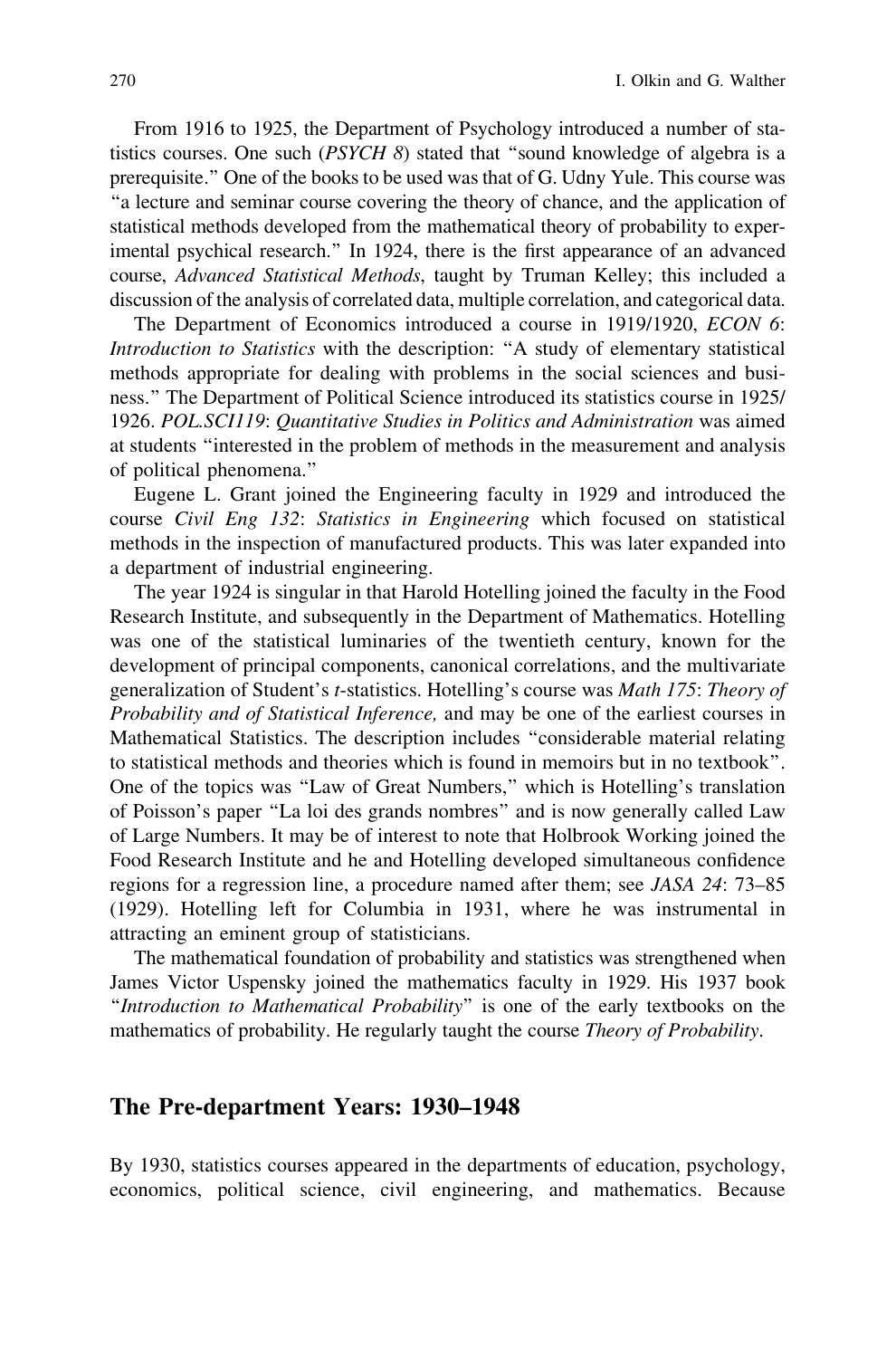statistics courses were not centralized, the 1930 catalog has a listing labeled ''Statistics'' with this comment: ''As a result of the increasing interest in the field of statistics, the following courses presented in several departments are listed for the information of students in this field. No formal departmental or divisional organization is involved.''

In 1934, Stanford offered its first degree program in statistics in the form of a minor subject to a Doctor of Philosophy. The task of administering curricula for that degree was delegated to a Committee on Instruction of Statistics. This committee consisted of John B. Canning (Economics) as chairman, Theodore J. Kreps (Graduate School of Business), and James V. Uspensky (Mathematics). The composition of this committee varied slightly from year to year among the faculty with a strong interest in Statistics: Harold M. Bacon (Mathematics), Quinn McNemar (Psychology and Education), Frank W. Weymouth (Biological Sciences), Holbrook Working (Economics), Eugene L. Grant (Economics and Civil Engineering), and, starting with his arrival at the Stanford Mathematics Department in 1942, George Pólya was continuously involved with this committee.

Pólya taught a course on mathematical statistics almost every year and is considered to be one of the greatest teachers in the field of mathematics. His books on problem solving and plausible reasoning are classics in mathematical education. When he retired in 1953, he was called back to service and taught until his ninety-first year. The mathematics department had a regular offering of courses related to statistics, growing from two courses in 1933 (Theory of Probability by Uspensky and Statistical Inference by Bacon) to four courses in 1948 (in addition to the above, there was the course *Mathematical Statistics* and a *Colloquium in Statistics*). The departmental listings of 1946 already include Albert Bowker and Herbert Solomon, although Bowker taught statistics courses in a variety of departments, such as a course in economics in 1946 and Advanced Statistics in Engineering in 1947.

The department with the largest offering of statistics courses at that time was Economics, where in 1936 statistics was listed as one of nine major subfields. The Stanford Bulletin for that year lists the courses Elementary Statistical Operations, Introduction to Statistical Inference I and II, Advanced Statistics I and II, which dealt with topics such as goodness of fit and the fitting of frequency curves, and a *Seminar in* Advanced Statistics. Faculty included John Canning and Holbrook Working. This center for statistics was further strengthened in 1938 with the arrival of W. Allen Wallis, but the Economics Department resisted the creation of a separate Statistics Department. As reported by Stigler ([1999](#page-14-0)), as late as 1947, Holbrook Working wrote, ''It seems to me that Stanford has little excuse for entering into competition with Berkeley in offering intensive training in mathematical statistics,'' and a report from the Chairman of the Economics Department concluded:

It is our feeling that it is very important that instruction in the applications of statistical technique should continue to be under the departments in whose subjects the applications of statistical technique are made…. Both statistics and economics gain if statistical work is done by economists.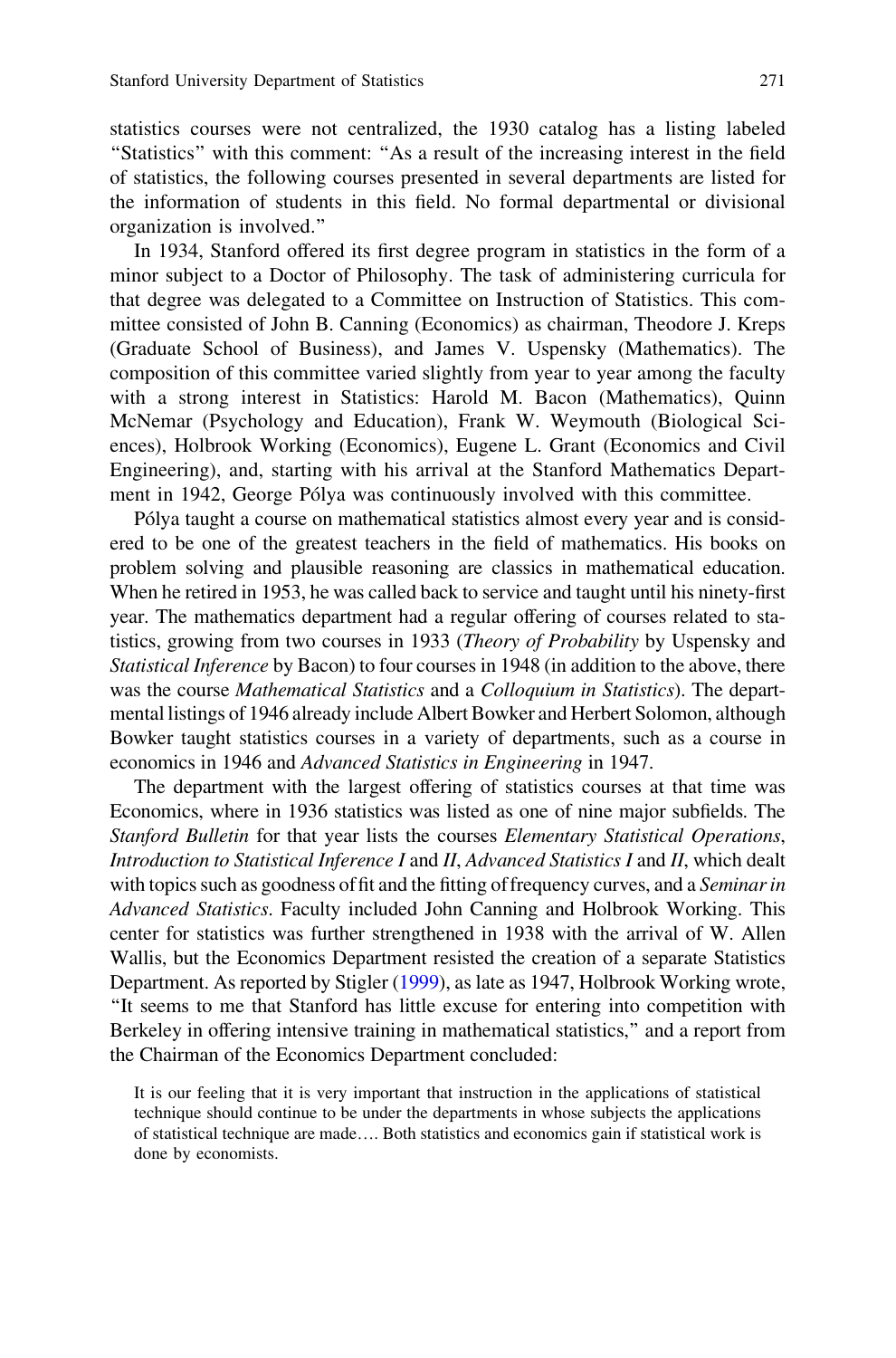The controversy of statistics distributed across fields of application versus statistics collected as a central core continues to this day. The 1941 paper by Hotelling on ''The teaching of statistics'' was very influential in the move toward a central core. Jerzy Neyman, the founder of the Department of Statistics at Berkeley, cites this paper as providing the basis for the centralization of statistics in U.S. universities.

The effort to create a separate department suffered an additional setback when Wallis left in 1942 to run the Statistical Research Group at Columbia. However, before he left, Wallis hired Al Bowker, and then, as Stigler ([1999\)](#page-14-0) reports, ''recommended adding Abe Girshick to Al to form the nucleus of a new group, admitting that Girshick had 'no administrative ability. Since Bowker does have, however, they should make an excellent team.''' Bowker had studied under Harold Hotelling at Columbia and North Carolina.

Another stronghold of statistics at that time can be found in Education and in Psychology, with the offerings Elementary Statistical Methods, Introduction to Statistical Methods, and Advanced Statistical Methods I and II. Those courses were partly taught by Quinn McNemar, whom the *Bulletin* of 1934 lists as an Instructor in Education and Psychology.

The Department of Biological Sciences lists courses named Biometry and Biometrical Analysis taught by Frank Weymouth, and in the Department of Civil Engineering, E. Grant was teaching the courses Statistics in Engineering, Advanced Statistics in Engineering, and, starting in 1945, Quality Control by Statistical Methods. Felix Bloch, who in 1952 would share the Nobel Prize in Physics, annually taught a course in statistical mechanics, beginning upon his arrival at Stanford in 1934. Although not a statistics course, it had a component of stochastic processes and combinatorics and was of interest to physicists. It was later that analysts recognized that it involved large deviations with dependent variables.

#### Formation of the Department of Statistics

The history of the formation in 1948 of the Department of Statistics has been documented in several sources. Royden [\(1989](#page-14-0)) provides a history of mathematics and statistics. The department celebrated its fiftieth anniversary in 1998, at which time Stephen Stigler gave a talk on the origins of the department (Stigler [1999\)](#page-14-0). In brief, Allen Wallis joined the Stanford Department of Economics in 1938, with responsibility for the teaching of statistics. With the start of the war he moved to Columbia to run the Statistical Research Group (SRG). Bowker was a student at Columbia and worked on sampling inspection problems with the SRG. Before leaving Stanford, Wallis urged the Mathematics Department to hire Bowker, and he joined the faculty in 1947. Wallis also recommended hiring Abraham Girshick (then at the Rand Corporation) with the suggestion that Bowker be chair of a department of statistics. The department was founded in 1948 and by 1950 had a faculty of five: Bowker and Girshick, Quinn McNemar (joint with Psychology), Kenneth Arrow (joint with Economics), and Herman Rubin. David Blackwell was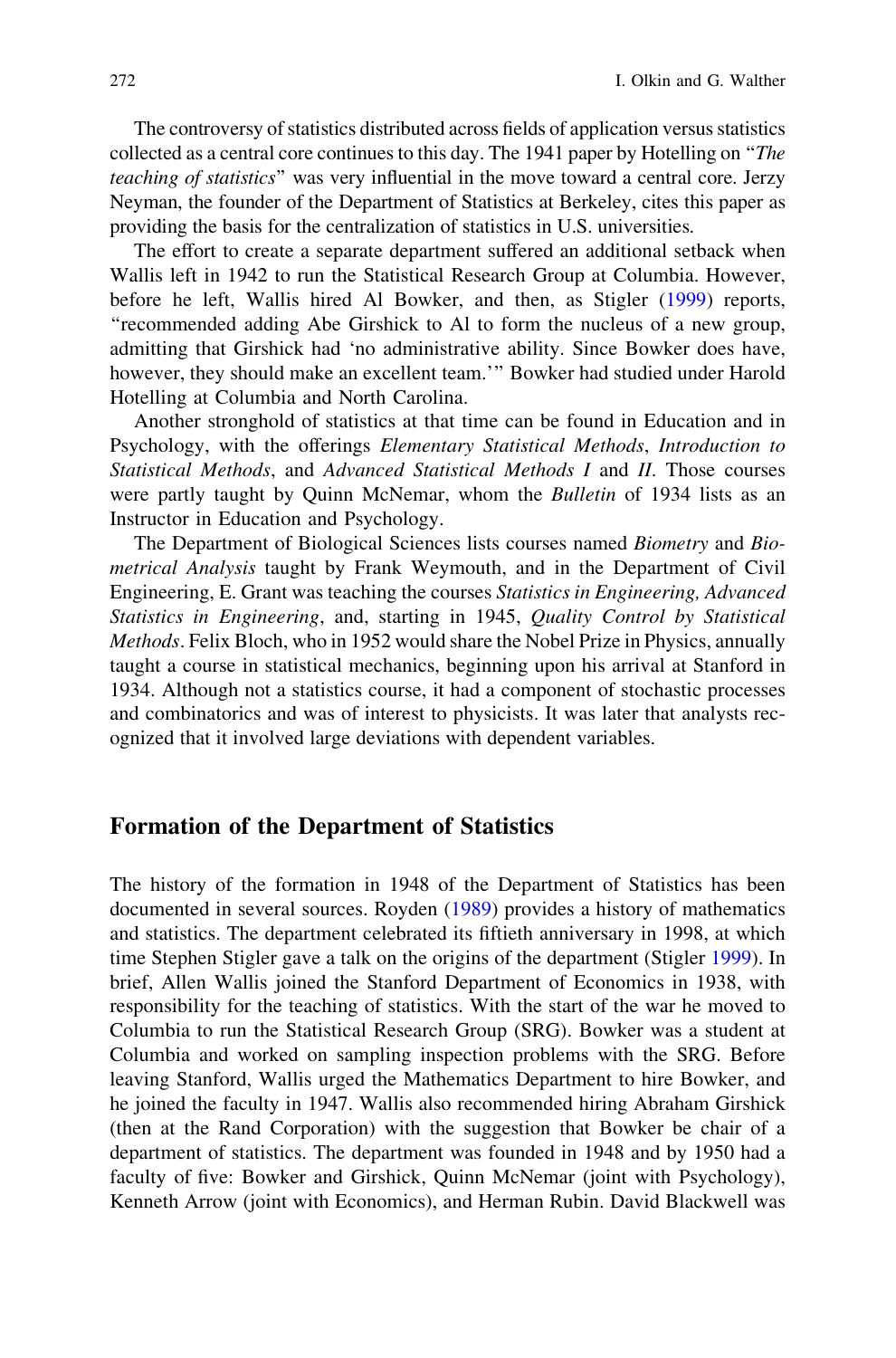a visitor, and it was during this time that he and Girshick wrote their book on decision theory (Blackwell and Girshick [1954](#page-14-0)). By 1956, Bowker brought Herman Chernoff, Charles Stein, Lincoln Moses, Gerald Lieberman, and Samuel Karlin into the department. Thus, in less than a decade the department reached adulthood.

The next 5 years (1956–1961) saw astounding growth in the university. The Medical School was moved to the campus and the Stanford Linear Accelerator was created. The department was part of this growth when Emmanuel Parzen, Vernon Johns, Herbert Scarf, Herbert Solomon, William Madow, Rupert Miller, Harvey Wagner, Kai Lai Chung, Patrick Suppes, Hirofumi Ozawa, and Ingram Olkin all joined the faculty. Bowker's administrative genius was to recognize that statistics alone would not be able to sustain a large department. However, by generating a liaison with other departments in the form of joint appointments, the department could have an impact in the university and also carry out a research agenda in various substantive fields.

Over the years, there have been joint appointments with Economics (Anderson, Arrow, Romano), Mathematics (Candes, Dembo, Diaconis, Karlin), Earth Sciences (Rajaratnam, Switzer), Education (Olkin), School of Medicine (Efron, Hastie, Johnstone, Lai, Miller, Moses, Tibshirani, Wong), Operations Research (Lieberman), Symbolic Systems (Holmes), SLAC (Friedman), Electrical Engineering (Cover, Montanari), and Psychology (McNemar).

The following is an excerpt from a letter written by Bowker to Wallace Sterling on May 1951, when Sterling was President of the university:

Our Statistics Department has been integrated quite successfully into the general university program. Professor McKinsey in Philosophy and Professor Grant Ireson in Industrial Engineering have been brought to Stanford by funds provided by our projects; Professor Hans Lewy, a very distinguished applied mathematician works on one of our programs. Faculty from the Departments of Mechanical Engineering, Civil Engineering, Economics, Philosophy, and Mathematics are all associated with research programs we have developed, and members of our staff have worked either as collaborators or as statistical consultants with faculty from the Medical School, the Graduate School of Business, the Hoover Library, the Food Research Institute, the School of Mineral Sciences, as well as the Departments of Physics, Mathematics, Philosophy, Economics, Psychology, Sociology and Anthropology, and Biology.

A second factor that impacted the growth of the department was the support of the Office of Naval Research (ONR). As noted by Mina Rees in 1980 when she was Director of ONR, support of Mathematics was provided to NYU, MIT, Stanford, Berkeley, and Tulane. Bowker recommended the establishment of a laboratory, the Applied Mathematics and Statistics Laboratory (AMSL) that was a channel for obtaining funding from the Federal government. The AMSL supported a broadly defined field of mathematical sciences that included core and applied mathematics, statistical decision theory, game theory, mathematical economics, inventory theory, mathematical psychology, as well as general mathematical statistics and applied statistics.

The combination of an exciting department, proximity to the activities at Berkeley, and the California weather created a domain of attraction at Stanford.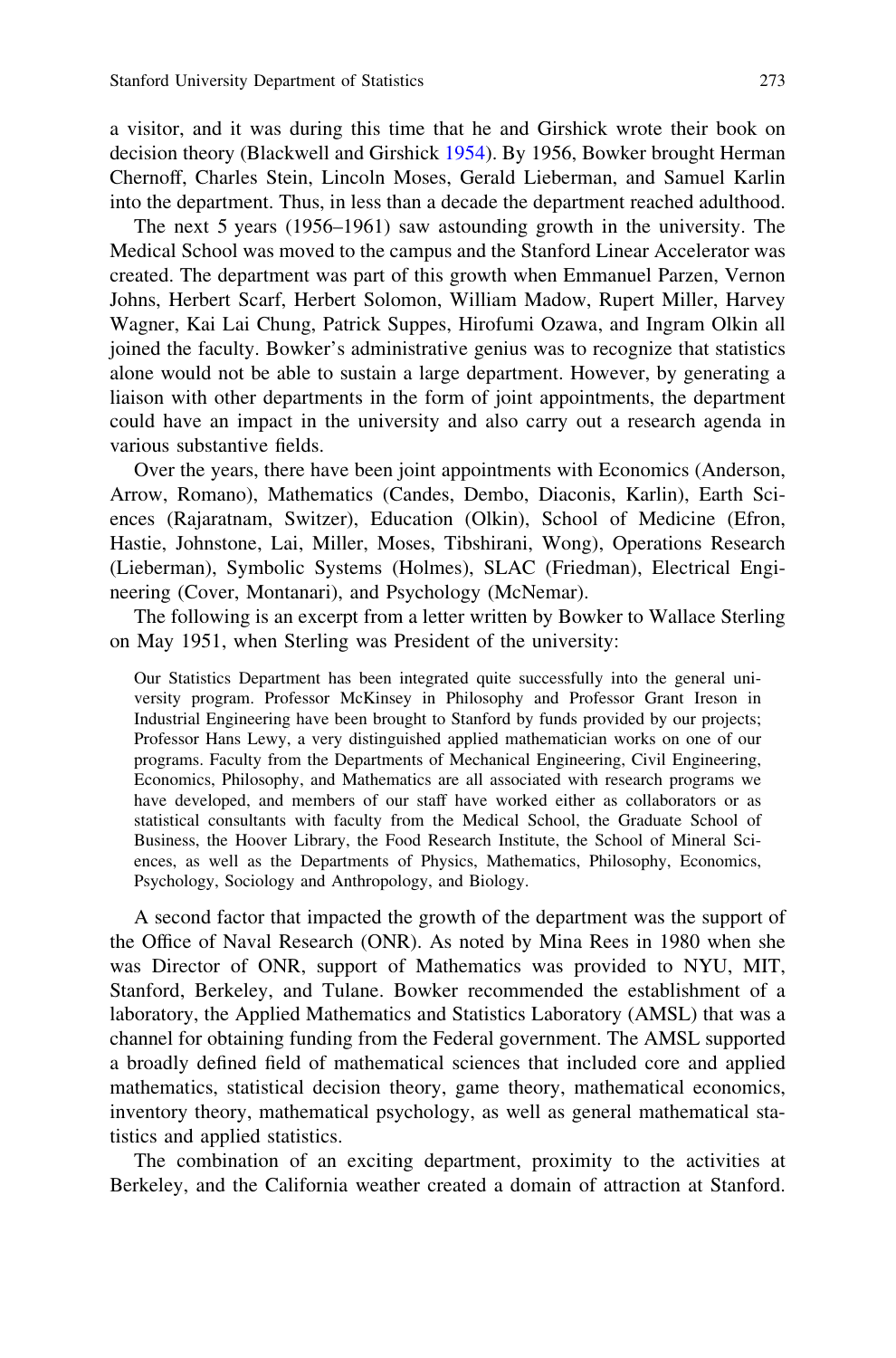There were many postdocs who went on to become well known. A large number of visitors on sabbatical leave chose to spend a year at Stanford. A perusal of publications written jointly with the Stanford faculty in the early years will vividly show the influence of the department.

### **Students**

The first doctorates were awarded to Herbert Solomon (1950) and Lincoln Moses (1951). Since then, over 400 doctorates and over 1600 Master's degrees have been awarded.

| Decade    | Master's degrees | PhD degrees |
|-----------|------------------|-------------|
| 1948-1960 | 75 <sup>a</sup>  | 29          |
| 1961-1970 | 403              | 84          |
| 1971-1980 | 275              | 74          |
| 1981-1990 | 281              | 68          |
| 1991-2000 | 255              | 69          |
| 2001-2010 | 344              | 84          |
| Totals    | 1,633            | 408         |

<sup>a</sup> Data available beginning with academic year 1953–1954

Our students have had a great impact on the profession. Many have been chairs, and it is hard to find a campus that does not have a faculty member influenced by our department either as a student, or as a faculty who visited our campus.

The department offered a Bachelor's degree for a number of years, but the number of students was small. Instead, a joint degree that included mathematics, statistics, applied mathematics, and computer science was created. This degree, called ''Mathematical and Computational Science'', has been highly successful, with a 2010 graduating class of 22.

With the growth of computing and data analysis, the master's degree has become very popular. Also, students in doctoral programs in other fields find a master's degree in Statistics to be very useful and advantageous.

The university established a series of fellowships in 1993 in honor of Gerald J. Lieberman. The fellowships are awarded to outstanding advanced doctoral students who intend to pursue a career in university teaching and research. In 2011, the department established the Charles Stein Fellowship in Statistics that is designed to be a post-doctoral career-building step for new scholars.

## Faculty

The list of faculty is long and is provided on the website for this book. The present faculty, as of December 2010, listed in order of longevity within the department (dating from first appointment) are: Charles Stein (1953, emeritus); Ingram Olkin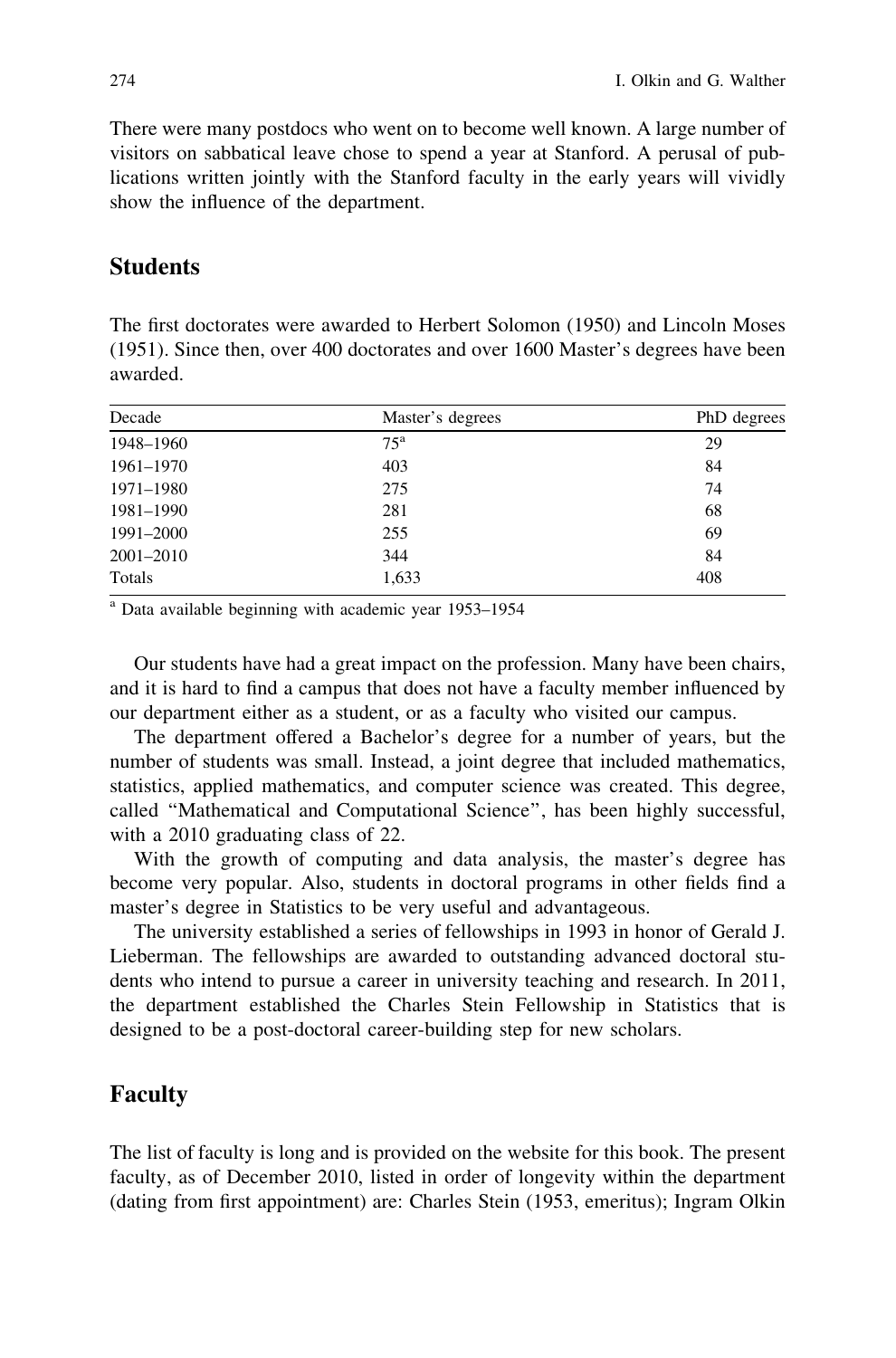(1961, emeritus); Patrick Suppes (1961, courtesy/emeritus); Bradley Efron (1965); Paul Switzer (1966, emeritus); Theodore Anderson (1967, emeritus); Richard Olshen (1967; 1990, courtesy); David Siegmund (1967); Thomas Cover (1970); Persi Diaconis (1974); Jerome Friedman (1981, emeritus); Iain Johnstone (1981); Art Owen (1985); Joseph Romano (1986); Tze Leung Lai (1987); David Rogosa (1987, courtesy); Helena Kraemer (1988, courtesy/emerita); Amir Dembo (1990); David Donoho (1991); Trevor Hastie (1994); Guenther Walther (1994); Balasubramanian Narasimhan (1996); Charles Chui (1997, consulting); Susan Holmes (1998); Robert Tibshirani (1998); Jonathan Taylor (2001); Wing Hung Wong (2004); Andrea Montanari (2006); Nancy Zhang (2006); Simon Jackman (2007, courtesy); John Chambers (2008, consulting); Philip Lavori (2008, courtesy); Emmanuel Candès (2009); Jacqueline Meulman (2009, visiting); Balakanapathy Rajaratnam (2009); Chiara Sabatti (2009, courtesy), Hua Tang (2010, courtesy).

When Bowker became Dean of Graduate Studies in 1958, Herbert Solomon became Chair of the department. Solomon served vigorously as Chairman from 1959 to 1964, and thereafter the department moved to a 3-year, non-self-succeeding chairmanship. To date, 14 faculty have served as Chair: Bowker, Chernoff, Efron, Friedman, Hastie, Johnstone, Lai, Miller, Moses, Olkin, Siegmund, Solomon, Switzer, and Wong. This has had an advantage in that each Chair has been able to negotiate some feature to improve the department.

After Rupert Miller's untimely death in 1986, the department created a lectureship in his honor. The first speaker was Sir David Cox in 1987, followed by John Tukey in 1989, and Fred Mosteller in 1980. Other speakers were Norm Breslow in 1994 and Anastasios Tsiatis in 2002.

#### **Biostatistics**

Lincoln Moses joined the faculty in 1953 as a joint appointment between Community Medicine and Statistics. At the time, the School of Medicine was housed in San Francisco. In 1959, the School of Medicine moved to the Stanford campus, and biostatistics became a division in what was the Department of Community Medicine. Rupert Miller joined the Division, again with a joint appointment. Byron Brown and Bradley Efron were later added to the group. They were successful in being awarded an NIH Training Grant (with Miller as principal investigator) that supported a number of students interested in biostatistics. This was a very vibrant group. Although these students ''majored'' in biostatistics, their training was identical to that of the other students. There was no distinction based on the field of interest, whether biostatistics, psychology, education, and so on, in the training that students received. In 1988, the Division of Biostatistics became one of three arms in the Department of Health Research and Policy, where it remains today. Its faculty has grown considerably, with much interaction between Biostatistics and Statistics. The current key personnel who are affiliated with the Department of Statistics are Bradley Efron, Trevor Hastie, Iain Johnstone, Philip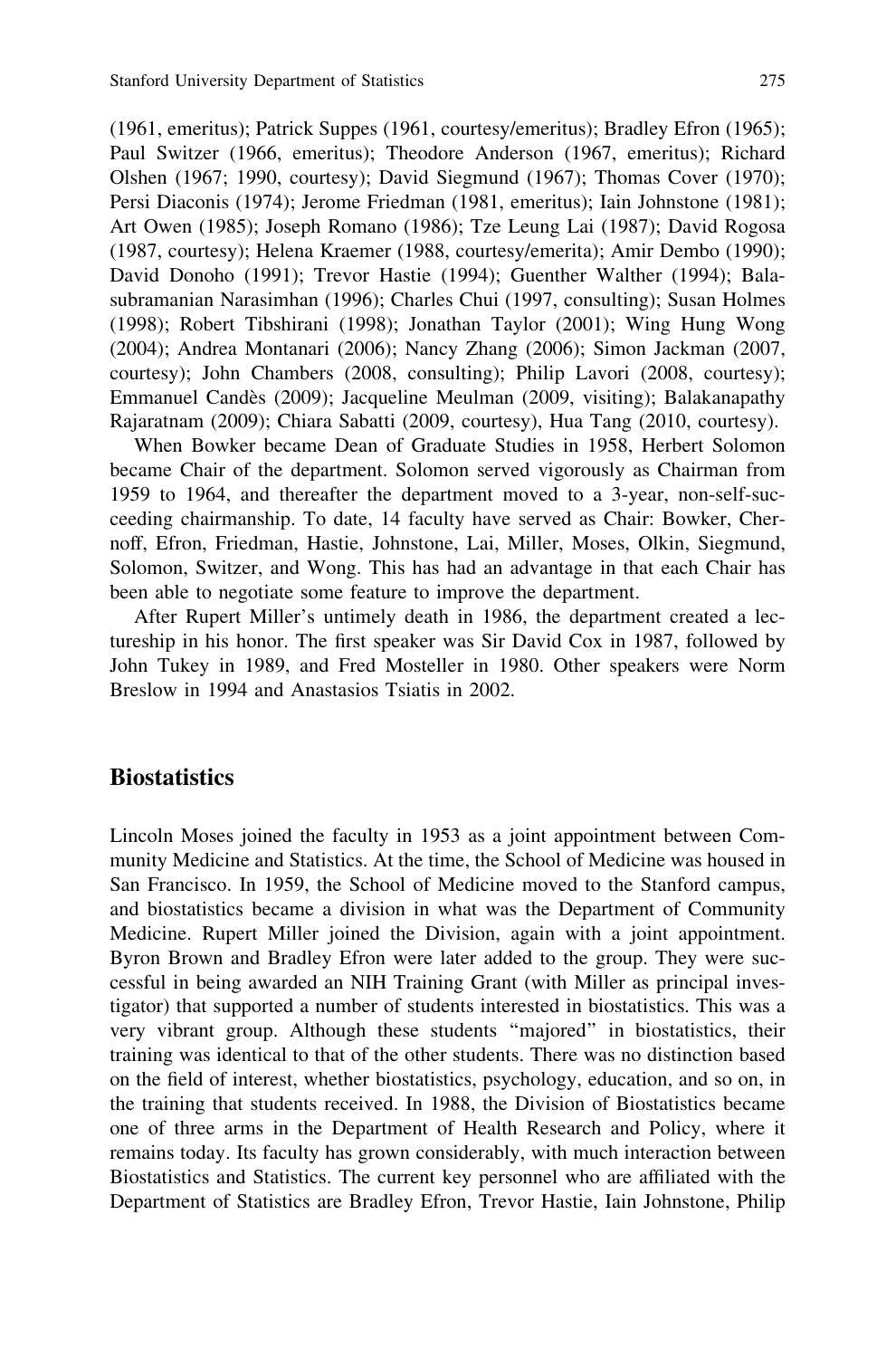Lavori, Balasubramanian Narasimhan, Richard Olshen, Chiara Sabatti, Robert Tibshirani, and Wing Wong.

## Doctoral Courses

The following is a list of doctoral-level courses 25 years apart. This provides a trajectory of the development of Statistics at Stanford and reflects the changes in the profession.

| Courses in 1960 |                                           |
|-----------------|-------------------------------------------|
| 220a,b          | Estimation and testing hypothesis         |
| 224a,b          | Multivariate analysis                     |
| 230a,b,c        | Advanced probability                      |
| 234             | Time series analysis                      |
| 235a,b          | Non-parametric statistical inference      |
| 236a,b,c        | Decision theory and statistical inference |
| 242a,b,c        | Stochastic processes                      |
| $244a$ ,b       | Large-sample theory                       |

| Courses in 1985 |                                                       |
|-----------------|-------------------------------------------------------|
| 230a,b          | Advanced probability                                  |
| 233a,b,c        | Applied statistics                                    |
| 236a,b,c        | Theoretical statistics                                |
| 314             | Inequalities: Theory and applications                 |
| 317, 318        | Stochastic processes                                  |
| 324             | Multivariate analysis                                 |
| 326             | Sequential analysis                                   |
| 332             | Asymptotic methods in statistics                      |
| 333             | Robust estimation                                     |
| 336a,b          | Decision theory and statistical inference             |
| $343a$ ,b       | Time series analysis                                  |
| 350             | Topics in probability theory                          |
| 351             | Geometric probability and applications                |
| 358             | Queueing theory                                       |
| 359             | Applied probability                                   |
| 360             | Applied stochastic processes: Control and information |
| 361             | Statistical pattern recognition and robustness        |
| 362             | Information and statistics                            |
| 364             | Topics in gambling and investing                      |
| 376             | Information theory                                    |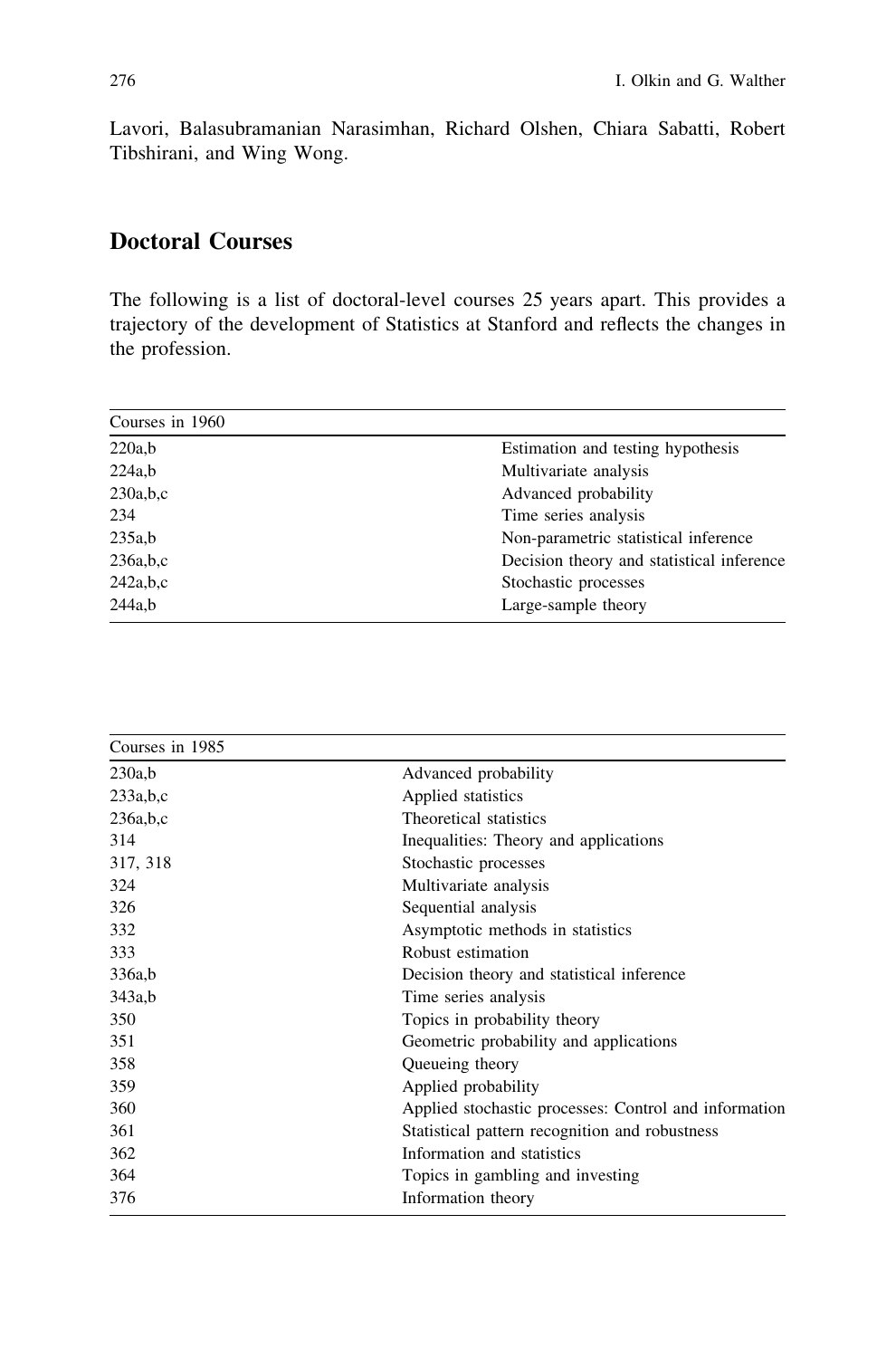| Courses in 2010 |                                                   |
|-----------------|---------------------------------------------------|
| 300a,b,c        | Theory of statistics                              |
| 305             | Introduction to statistical modeling              |
| 306a,b          | Methods of applied statistics                     |
| 310a,b,c        | Theory of probability                             |
| 314             | Advanced statistical methods                      |
| 315a,b          | Modern applied statistics: Learning, data mining  |
| 316             | Stochastic processes on graphs                    |
| 317             | Stochastic processes                              |
| 320             | Heterogeneous data with kernels                   |
| 322             | Function estimation in white noise                |
| 324             | Multivariate analysis                             |
| 329             | Large-scale simultaneous inference                |
| 330             | Introduction to compressed sensing                |
| 345             | Computational algorithms for statistical genetics |
| 351a            | Introduction to random matrix theory              |
| 352             | Spatial statistics                                |
| 362             | Computational biology                             |
| 367             | Statistical models in genetics                    |
| 370             | A course in Bayesian statistics                   |
| 375             | Inference in graphical models                     |
|                 |                                                   |

## Sequoia Hall

The Department of Statistics was housed in a block-style building that was part of the early construction on campus. As Stanford was conceived to be a coeducational institution from the start, Sequoia Hall dated from 1891 and was designed to be the first dormitory for women. As such, it had large parlors, high ceilings, and wide hallways. The reinforced-concrete structure included three stories, but in later decades the upper two floors were closed for occupancy due to seismic safety concerns and then removed altogether.

From 1948 until 1964, Sequoia Hall was home to some mathematicians (e.g., Paul Garabedian, George Forsythe, Stephen Bergmann) and all the statisticians. The Mathematics Department moved to a central part of the campus in 1964, thereby leaving Sequoia Hall to Statistics. Early on there was sufficient room for students and faculty, but the building was increasingly in disrepair. The old Sequoia Hall was demolished in 1996 and a new Sequoia Hall was dedicated on nearly the same site in 1998, the first building to be completed as part of the new Science and Engineering Quad. New Sequoia Hall aligns with the historic Main Quad, with an updated stone veneer and clay tile roof that reflects that early design. There is now a high-ceilinged lobby with a curving staircase leading up to the second floor beneath a skylight, as well as a library, lounge, and classroom.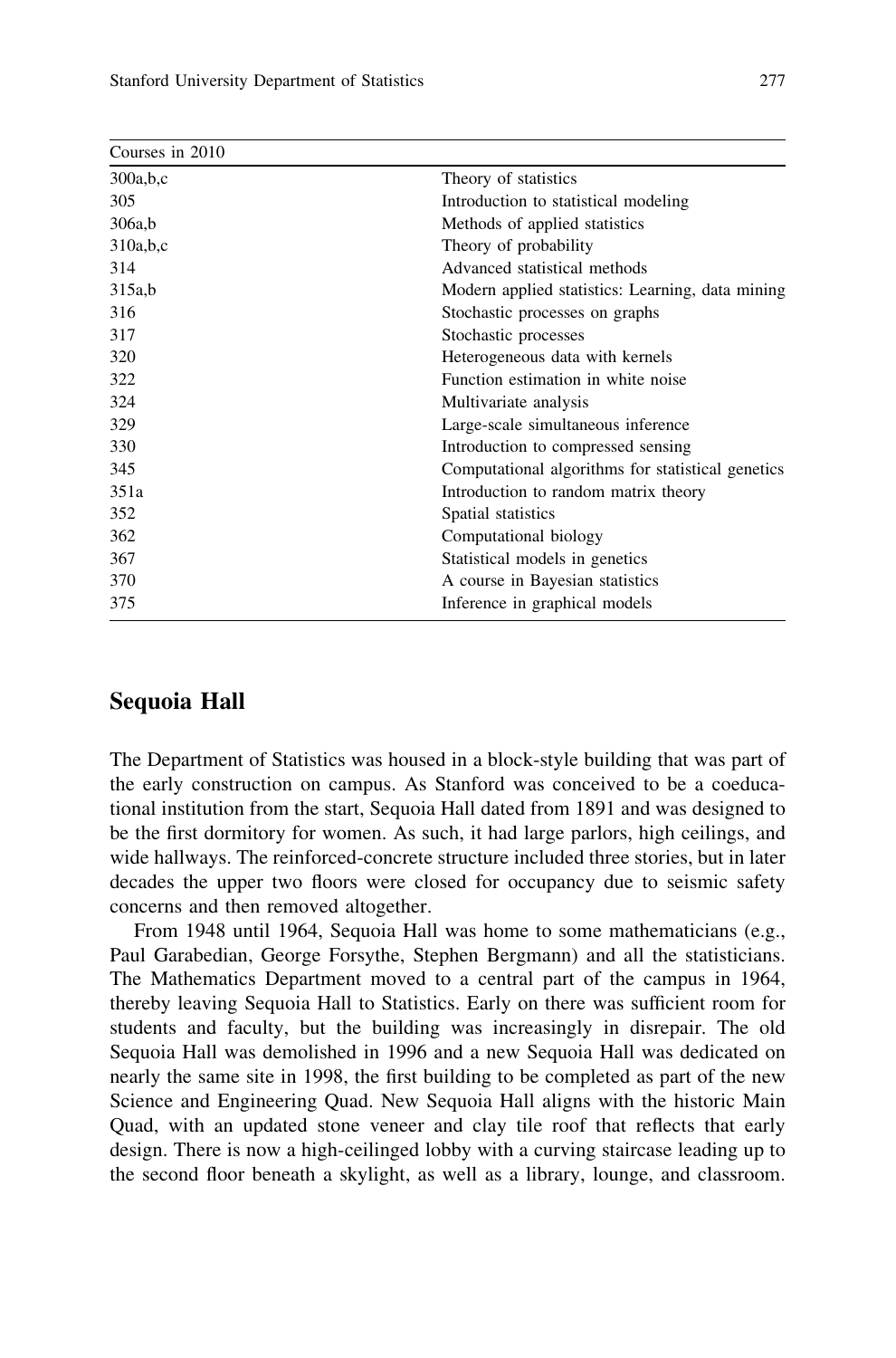The wide hallways were maintained (after considerable discussion with the architects) and they still provide easy collaboration between colleagues.

The effects of an architectural structure may not seem to be important at first glance. However, in the present case, this building is one of the features at Stanford that is almost always remembered for generating a friendly atmosphere within its walls.

#### Joint Colloquia with Berkeley

There has always been a sense of camaraderie (both socially and scientifically) between the two Statistics departments. Erich Lehmann in writing his reminiscences describes many of the connections between the two departments (Lehmann [2008\)](#page-14-0). The Stanford/Berkeley (and Berkeley/Stanford) Joint Colloquia have become a tradition that is well remembered by faculty and students as well as the many visitors to the two Bay Area institutions. In the early days, there were three joint colloquia every quarter; now there are three events per year, held in alternating locations.

## Honors and Awards

Members of the department, past and present have been recognized in many ways, and only a few honors and awards are cited here. Many of the faculty have given named lectures such as the Wald, Fisher, and Medallion lectures.

| National medal of science                            | Arrow, Efron, Karlin                                                                    |  |
|------------------------------------------------------|-----------------------------------------------------------------------------------------|--|
| Nobel Prize in Economics                             | Arrow                                                                                   |  |
| Norbert Wiener Prize in Applied Donoho               |                                                                                         |  |
| <b>Mathematics</b>                                   |                                                                                         |  |
| McArthur Fellows                                     | Diaconis, Donoho, Efron                                                                 |  |
| National Academy of Sciences                         | Anderson, Arrow, Diaconis, Donoho, Efron, Friedman,<br>Johnstone, Siegmund, Stein, Wong |  |
| National Academy of Education Olkin                  |                                                                                         |  |
| Norwegian Academy of Science Anderson<br>and Letters |                                                                                         |  |
| French Academy of Sciences                           | Donoho                                                                                  |  |
| Guggenheim Fellow                                    | Anderson, Arrow, Olkin, Olshen, Siegmund                                                |  |
| George Pólya Prize                                   | Candès                                                                                  |  |
| Guy Medal in Silver                                  | Johnstone                                                                               |  |
| <b>COPSS President's Award</b>                       | Donoho, Johnstone, Lai, Tibshirani, Wong                                                |  |
| National Science Foundation<br>Waterman Award        | Candès                                                                                  |  |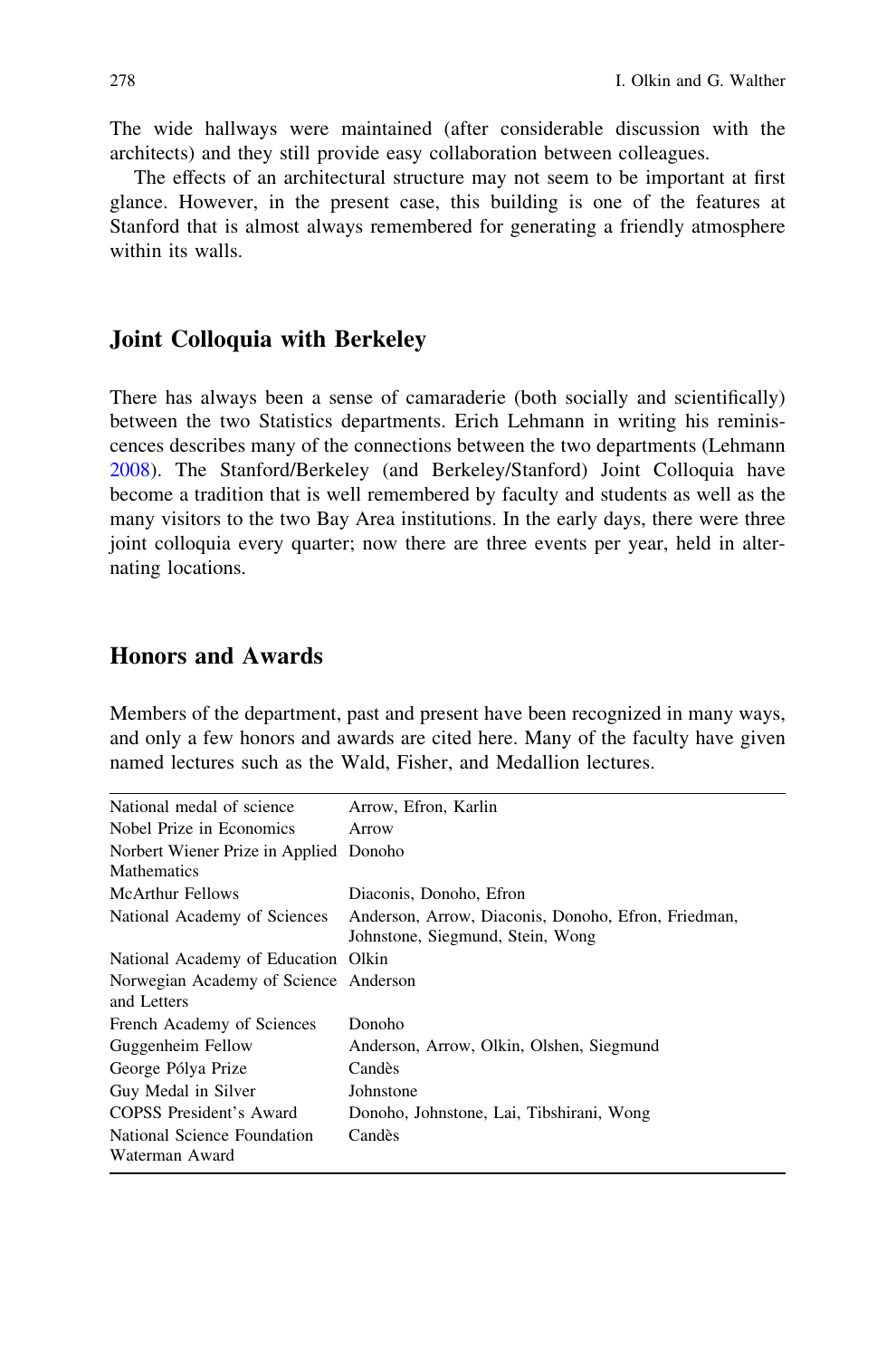## Role in the University

Although the department is a relatively small one, it has been very influential in the university. Indeed, many members of the department have served the university in a number of administrative roles:

| Provost                                                   | Lieberman                                       |
|-----------------------------------------------------------|-------------------------------------------------|
| Vice Provost and Dean of Graduate Studies and<br>Research | Lieberman                                       |
| Dean of Graduate Studies                                  | Bowker                                          |
| Associate Dean of Humanities and Sciences                 | Efron, Johnstone, Lieberman, Moses,<br>Siegmund |
| Vice-Dean for Academic Planning, H&S                      | Johnstone                                       |
| Director, Public Policy Program, H&S                      | <b>Moses</b>                                    |
|                                                           |                                                 |

## Research Areas of Faculty

Biological applications (Narasimhan, Zhang) Bootstrap methods (Efron, Romano, Tibshirani) Classification (Olshen) Combinatorics (Diaconis) Communication theory (Cover) Computational biology (Wong) Computational methods (Narasimhan) Computational statistics (Donoho, Holmes, Walther) Data mining (Hastie, Holmes, Friedman) Decision theory (Stein) Econometrics (Anderson, Romano) Empirical likelihood (Owen) Environmental statistics (Switzer) Financial mathematics (Lai) Genetics (Siegmund, Zhang) Gaussian processes (Taylor) Graphical models (Montanari, Rajaratnam) Inequalities (Olkin) Information theory (Cover, Dembo, Montanari) Imaging sciences (Candès) Longitudinal data (Olshen) Meta-analysis (Olkin) Monte Carlo methods (Diaconis, Owen) Machine learning (Friedman, Hastie, Tibshirani) Multivariate analysis (Anderson, Johnstone, Olkin, Rajaratnam, Stein)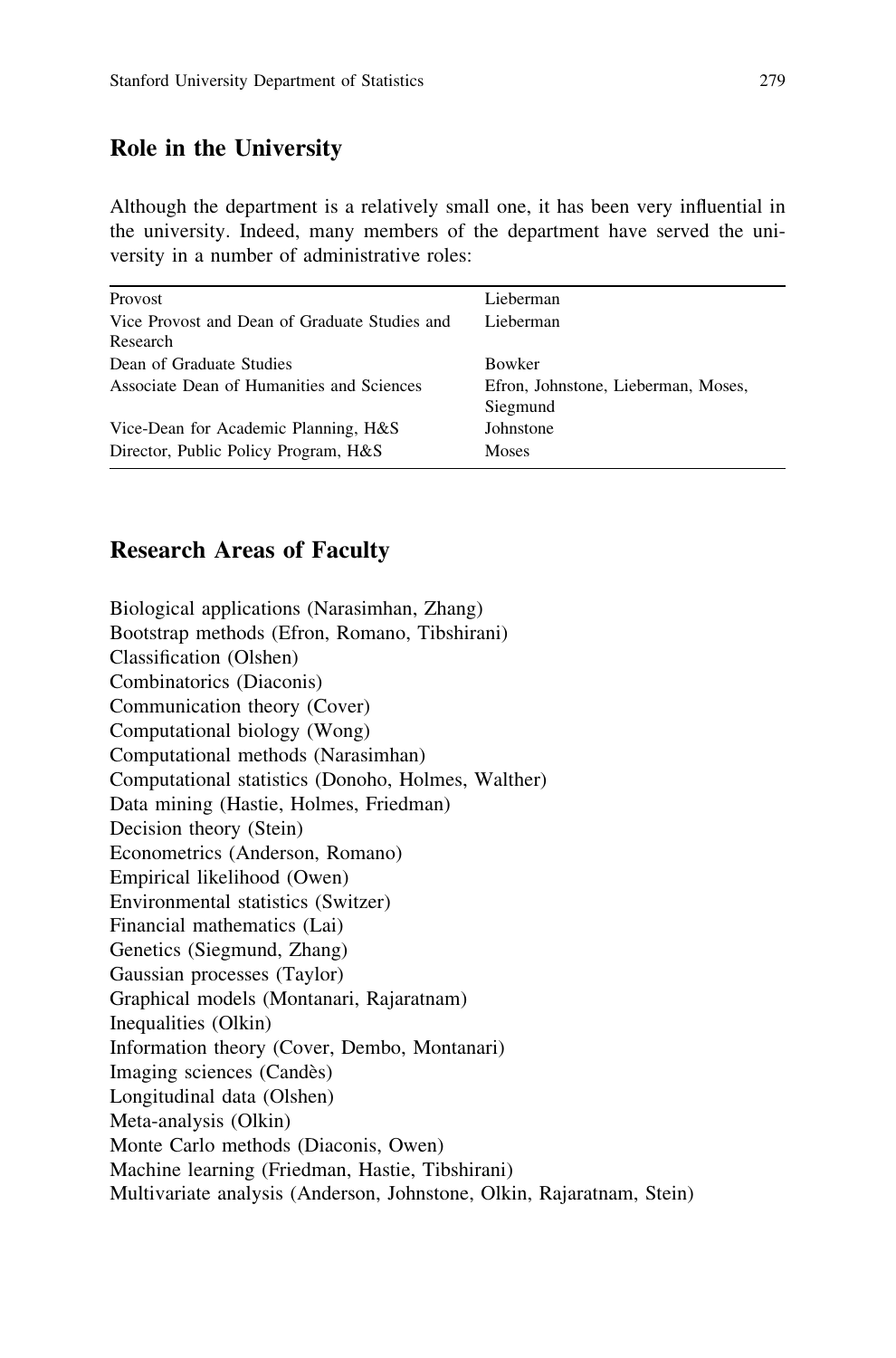Multiple comparisons (Efron, Taylor) Nonparametric analysis (Owen, Romano, Switzer, Walther) Sequential analysis (Lai, Siegmund) Spatial statistics (Switzer) Stochastic processes (Dembo, Lai, Siegmund) Signal processing (Candès, Donoho, Johnstone) Statistical inference (Wong) Time series (Anderson)

## Books Published by Faculty 2000–2010

Anderson, T.W. (2003). An Introduction to Multivariate Statistical Analysis, 3<sup>rd</sup> ed. Wiley Series in Probability and Statistics. Wiley-Interscience, New York.

Efron, Bradley (2010). Large-Scale Inference: Empirical Bayes Methods for Estimation, Testing, and Prediction. Institute of Mathematical Statistics Monographs I, Cambridge University Press, Cambridge.

Hastie, T., R. Tibshirani and J. Friedman (2001, 2009). The Elements of Statistical *Learning: Prediction, Inference, and Data Mining,*  $1<sup>st</sup>$  and  $2<sup>nd</sup>$  ed. Springer Series in Statistics. Springer-Verlag, New York.

Lai, T.L. with V. de la Pena and Q.M. Shao (2009). Self-Normalized Processes: Limit Theory and Statistical Applications. Probability and its Applications. Springer, New York.

Olkin, I. with A.W. Marshall (2007). Life Distributions: Structure of Nonparametric, Semi-Parametric, and Parametric Families. Springer Series in Statistics. Springer, New York.

Olkin, I. with A.W. Marshall and B. Arnold (2010). Inequalities: Theory of Majorization and Applications, 2<sup>nd</sup> ed. Springer Series in Statistics. Springer, New York. Owen, A.B. (2001). Empirical Likelihood. Monographs on Statistics and Applied Probability 92. Chapman and Hall/CRC Press, Boca Raton, FL.

Owen, A.B. and L'Ecuyer, P. (eds) (2008). Monte Carlo and Quasi-Monte Carlo Methods. Springer-Verlag, New York.

Romano, J.P. with E.L. Lehmann (2005). Testing Statistical Hypotheses, 3<sup>rd</sup> ed. Springer Texts in Statistics. Springer, New York.

## Further History

History often changes with the perspective of the author. The publication of conversations with individual faculty will provide further details of the growth of the department.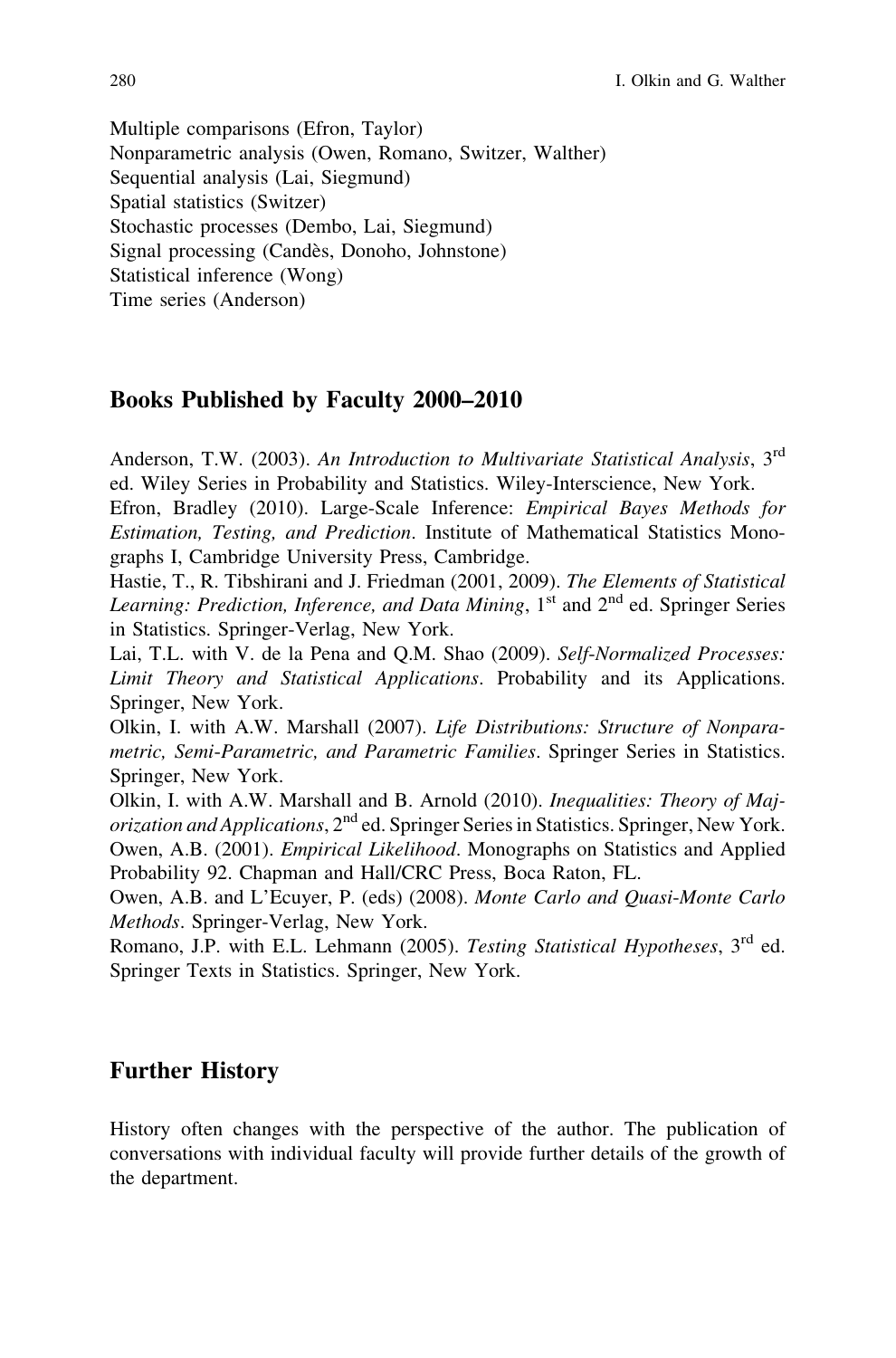

Three faculty, Kenneth J. Arrow, David Blackwell, and Abraham Girshick (from left to right), at the time the Department of Statistics was formed.



Key figures in the development of the Statistics Department were (from left to right) Albert Bowker, Gerald Lieberman, Lincoln Moses, and Herbert Solomon.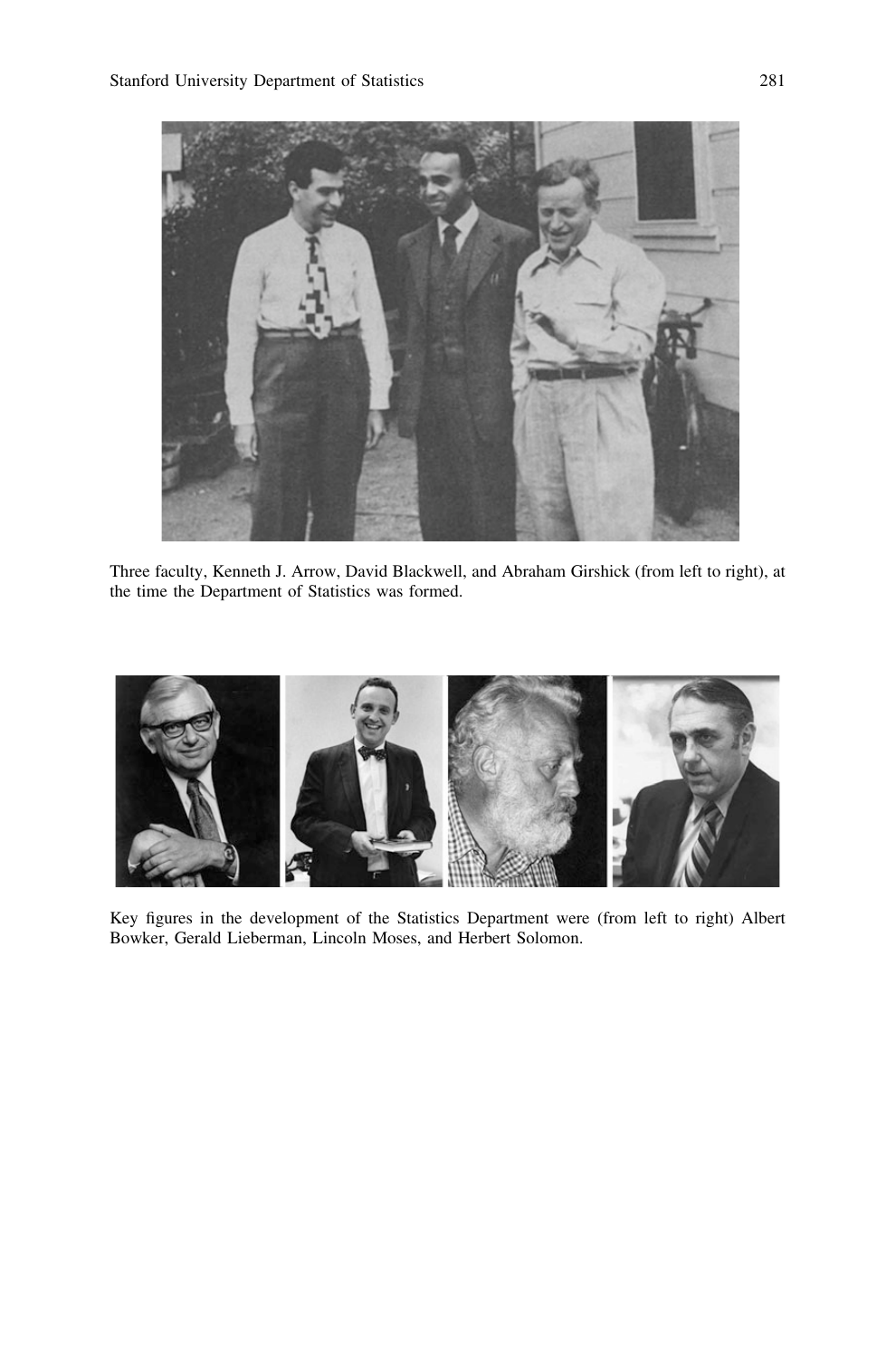## Published Interviews with Stanford Faculty

DeGroot, M.H. (1986). A conversation with T. W. Anderson. *Statistical Science* 1, 97–105.

DeGroot, M.H. (1986). A conversation with Persi Diaconis. Statistical Science 1, 319–334.

DeGroot, M.H. (1986). A conversation with Charles Stein. Statistical Science 1, 454–462.

Olkin, I. (1987). A conversation with Albert H. Bowker. Statistical Science 2, 472–483.

Phillips, P.C.B. (1986). The ET interview: Professor T.W. Anderson. Econometric Theory 2, 249–288.

Switzer, P. (1992). A conversation with Herbert Solomon. Statistical Science 7, 388–401.

Brown, B.W., Jr. and Hollander, M. (1999). An interview with Lincoln Moses. Statistical Science 14, 338–354.

Holmes, S., Morris, C., and Tibshirani, R. (2003). Bradley Efron: A conversation with good friends. Statistical Science, 18, 268-281.

Sampson, A.R. (2007). A conversation with Ingram Olkin. *Statistical Science* 22, 450–475.

#### Articles that Relate to the Statistics Department

Olkin, I. (1991). A conversation with W. Allen Wallis. Statistical Science 6, 121— 140.

Rees, M. (1980). The mathematical sciences and World War II. American Mathematical Monthly 87, 607–621.

Hollander, M. and Marshall, A.W. (1995). A conversation with Frank Proschan. Statistical Science 10, 118–133.

Bather, J. (1996). A conversation with Herman Chernoff. Statistical Science 11, 335—350.

Newton, H. J. (2002). A conversation with Emanuel Parzen. Statistical Science 17, 357–378.

Acknowledgments The authors are grateful to the Institute of Mathematical Statistics for permission to reprint the photograph of our founding faculty.